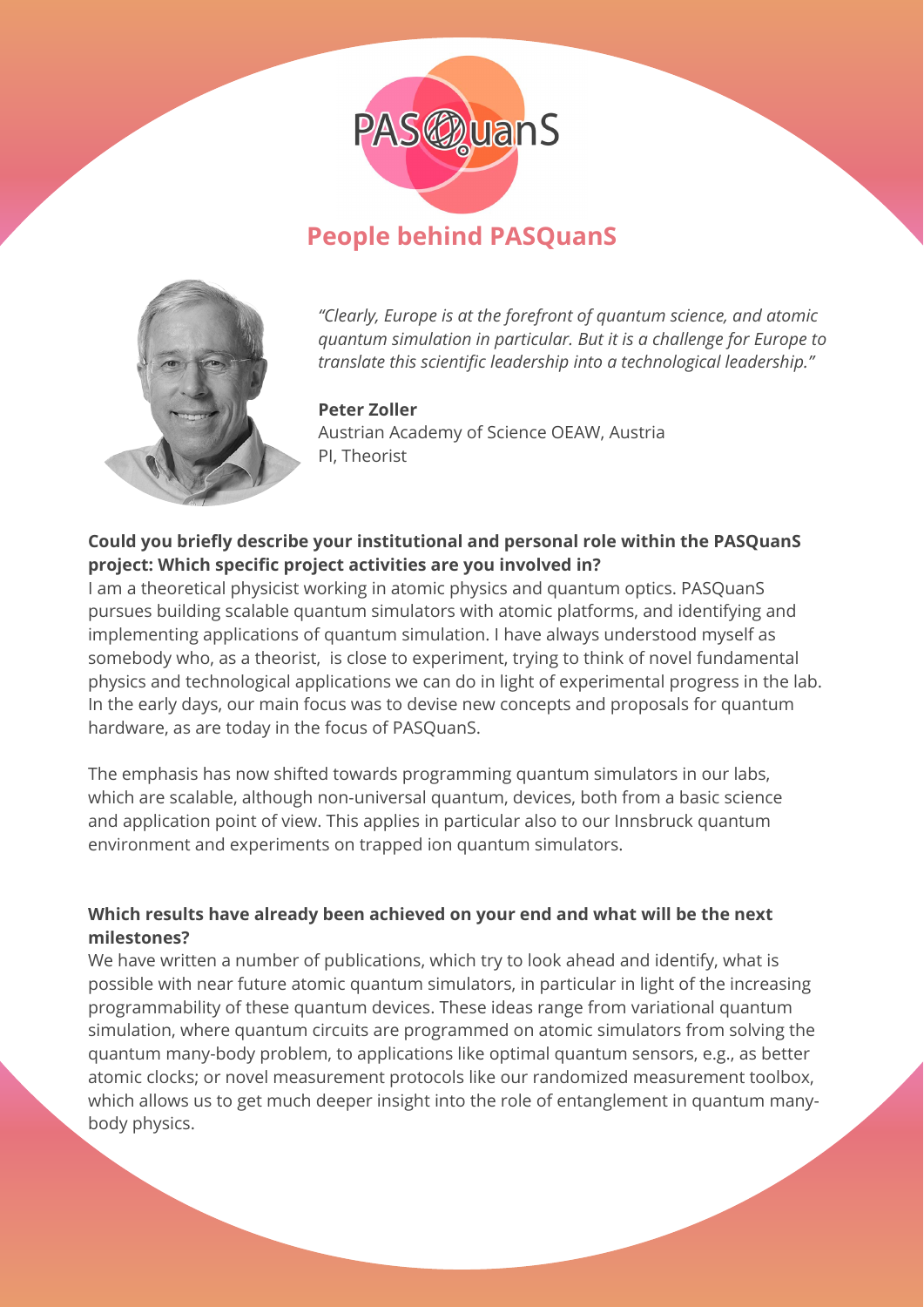In the early days it often took many years to realise such ideas in the lab. However, the remarkable experimental progress in control of engineered atomic quantum systems has led to a much shorter cycle of theoretical proposal and experimental realisation. This points to the accelerating progress in building atomic quantum simulators in the lab.

#### **For you personally, what has been most fascinating about the project so far and how do you think PASQuanS will impact future research and developments in this field?**

There are too many fascinating projects and too many frontiers to elaborate here in detail, but a highlight has been the local and non-local collaborations with the experimental PASQuanS partners, and to see that in trapped ion experiments our new physics idea works in an amazing way. PASQuanS represents a group of international leaders and top researchers working on a plurality of atomic platforms. This has been an extremely stimulating scientific environment, and should be considered a highlight and success story of the EU Quantum Flagship.

## **Quantum technologies are a field of strong international competition. Where does Europe stand and how can the translation of basic research into applications be successful?**

Europe is, and has been extremely strong in quantum science. Many of the fundamental ideas on the theory side, and many of the first and seminal experiments have been done in Europe. Clearly, Europe is at the forefront of quantum science, and atomic quantum simulation in particular. But it is a challenge for Europe to translate this scientific leadership into a technological leadership. While in the US big tech companies get involved with serious financial commitments, it is part of European culture to act much more cautiously.

#### **You have a strong personal research focus on quantum optics and quantum information. If you had to explain both terms to a non-scientific audience in a few sentences – how would you describe them?**

The roots of quantum information science reach back to the early 1990's. These were the days when first quantum algorithms and applications were discovered where quantum computers and quantum simulators would provide a "quantum advantage" in solving problems not only of interest in physics, but in a much broader context with impact on society. In the 1990's the central question was: "How to build a quantum computer or simulator?" And atomic physics provided an excellent starting point to answer these questions. Atomic physics had learned how to prepare, trap and laser cool single atoms, and arrays of atoms, and the tools like manipulation with laser light were developed.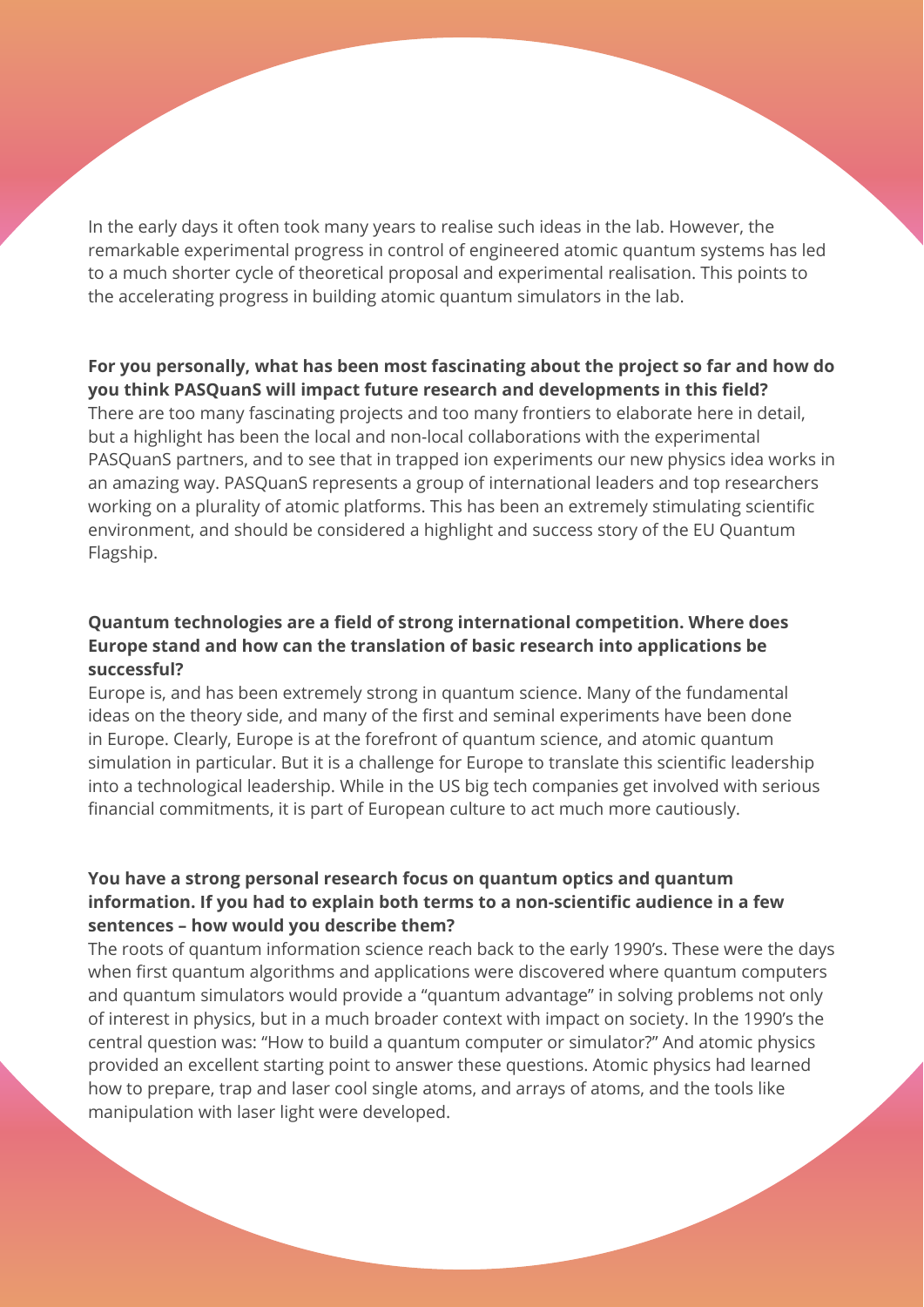Historically, many of these tools in atomic physics were driven by the field of high-precision measurement, one prominent example given by the (optical) atomic clock. Thus, for us theoretical physicists working in atomic physics and quantum optics it soon became obvious that we could develop the tools and concepts to quantum computers and simulators with atomic platforms. Based on the amazing experimental progress, today these ideas are reality in the lab, and PASQuanS is a prime example for this atomic physics and quantum optics success story.

**Together with Ignacio Cirac, you have developed a model of a quantum computer as early as in 1995. If you had been asked about your expectations for the year 2020 back then, what would you have said? Have your expectations come true and, if not, what do you think has hampered the expected achievements in the meantime?** Let me first say, it is amazing for me to see that the original idea from 1995 has resulted in small-scale functioning quantum computers existing in our laboratories today, successfully competing with other platforms. And even companies have been built around these ideas. Maybe it was obvious to us as theorists that this should work, but in reality, this turned out to be a long road of experimental ingenuity, hard work and engineering, and credit should go to my experimental friends for actually achieving this goal. While small-scale quantum computers are today a reality, the scalable, fault tolerant quantum computer we are dreaming of is still far in the future.

But there is significant new physics and relevant applications which we can actually "do" in the coming years with intermediate-scale quantum devices already existing in our labs today. I want to add here that Ignacio Cirac and I have been very lucky that many of these early day ideas and concepts actually made it into the lab: this includes quantum simulators for Hubbard models with optical lattices, or the dipole blockade behind the Rydberg quantum simulators, as we see today in PASQuanS.

**Everyone is talking about the "Second Quantum Revolution" – with research results of the last centuries now turning into a new generation of quantum technologies and, ultimately, products on the market. In your opinion, which fields of application have been the most promising so far and what can be achieved in the next decade?** The next decade will still see analogue quantum machines, as we have in PASQuanS. But the cross-over from analogue to digital – the latter meaning "universally programmable and fault tolerant" – will be a continuous transition. Analogue quantum simulators of today have the unique feature of being scalable to large atom numbers, i.e. to a regime beyond the capabilities of classical computations. In the next decade we will progress to more and more